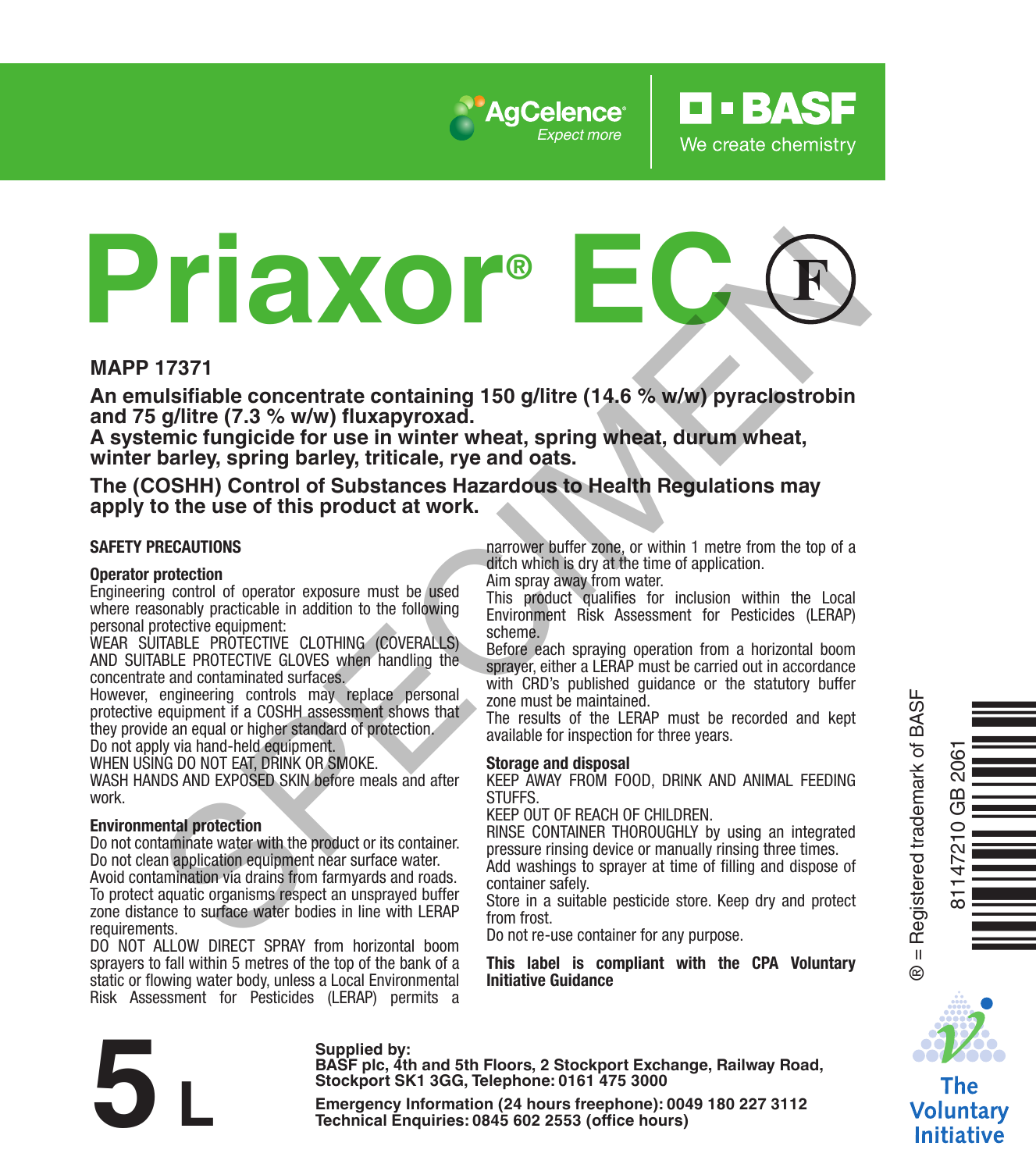# **Priaxor® EC**

**An emulsifiable concentrate containing 150 g/litre (14.6 % w/w) pyraclostrobin and 75 g/litre (7.3 % w/w) fluxapyroxad.** 

# **Warning**

**Harmful if swallowed. Harmful if inhaled. May cause respiratory irritation. May cause harm to breast-fed children. Very toxic to aquatic life with long lasting effects.**

# **IMPORTANT INFORMATION**

| Harmful if inhaled.<br>May cause respiratory irritation.<br>May cause harm to breast-fed children.<br>Very toxic to aquatic life with long lasting effects.                                                                                                                                                                                                                                                                                                                                                                                            |                                   |                                             |                                                               |                                                     |
|--------------------------------------------------------------------------------------------------------------------------------------------------------------------------------------------------------------------------------------------------------------------------------------------------------------------------------------------------------------------------------------------------------------------------------------------------------------------------------------------------------------------------------------------------------|-----------------------------------|---------------------------------------------|---------------------------------------------------------------|-----------------------------------------------------|
| Use only outdoors or in a well-ventilated area.<br>If medical advice is needed, have product container or label at hand.<br>IF INHALED: Remove person to fresh air and keep comfortable for<br>breathing.<br>IF exposed or concerned: Call a POISON CENTRE or doctor/<br>physician.<br>Store in a well-ventilated place. Keep container tightly closed.<br>Dispose of contents/container to a licensed hazardous-waste<br>disposal contractor or collection site except for empty clean<br>containers which can be disposed of as non-hazardous waste. |                                   |                                             |                                                               |                                                     |
| Contains propanoic acid, 2-hydroxy-, 2-ethylhexyl ester, (2S)-. May<br>produce an allergic reaction.                                                                                                                                                                                                                                                                                                                                                                                                                                                   |                                   |                                             |                                                               |                                                     |
| To avoid risks to human health and the environment, comply with<br>the instructions for use.                                                                                                                                                                                                                                                                                                                                                                                                                                                           |                                   |                                             |                                                               |                                                     |
| <b>IMPORTANT INFORMATION</b>                                                                                                                                                                                                                                                                                                                                                                                                                                                                                                                           |                                   |                                             |                                                               |                                                     |
|                                                                                                                                                                                                                                                                                                                                                                                                                                                                                                                                                        |                                   |                                             | FOR USE ONLY AS AN AGRICULTURAL FUNGICIDE, as directed below: |                                                     |
| <b>Crops</b>                                                                                                                                                                                                                                                                                                                                                                                                                                                                                                                                           | <b>Maximum</b><br>individual dose | <b>Maximum</b><br>number of<br>applications | Latest time of<br>application                                 | <b>Aquatic buffer</b><br>zone distance<br>(metres): |

#### **READ THE LABEL BEFORE USE. USING THIS PRODUCT IN A MANNER THAT IS INCONSISTENT WITH THE LABEL MAY BE AN OFFENCE. FOLLOW THE CODE OF PRACTICE FOR USING PLANT PROTECTION PRODUCTS.**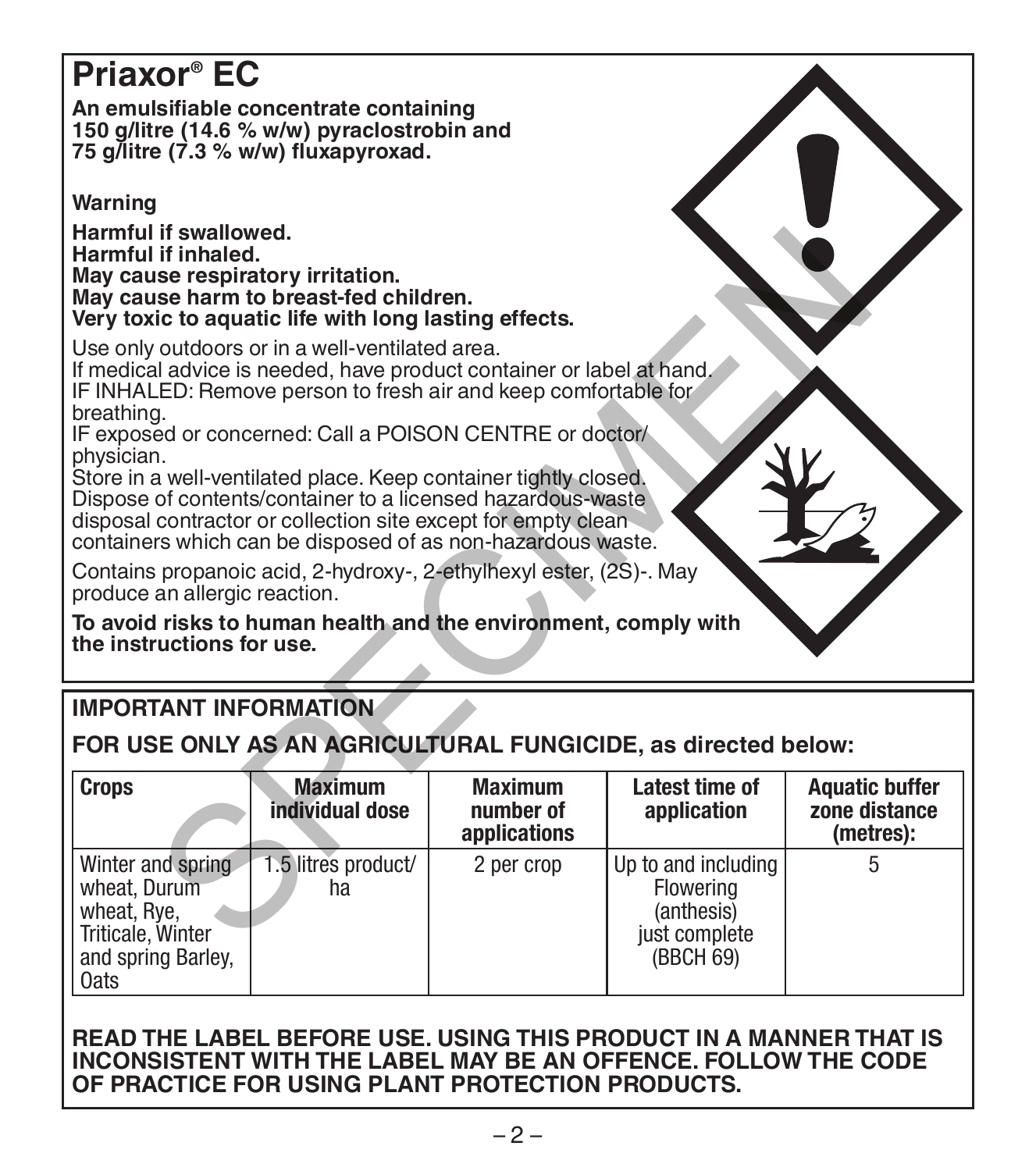# **DIRECTIONS FOR USE**

IMPORTANT: This information is approved as part of the Product Label. All instructions within this section must be read carefully in order to obtain safe and successful use of this product.

Priaxor EC is a protectant and systemic fungicide for use in winter wheat, spring wheat, durum wheat, winter barley, spring barley, triticale, rye and oats.

When applied for disease control this product may increase green leaf area retention of wheat, barley, rye and triticale

#### **Restrictions/Warnings**

#### **Disease control**

| <b>Restrictions/Warnings</b>                                                                                                                                                                                                                                                                                                                                                                                                                                                                                                                                                                                                                                                                                                |                        |                        |                       |                         |                         |                          |              |                  |
|-----------------------------------------------------------------------------------------------------------------------------------------------------------------------------------------------------------------------------------------------------------------------------------------------------------------------------------------------------------------------------------------------------------------------------------------------------------------------------------------------------------------------------------------------------------------------------------------------------------------------------------------------------------------------------------------------------------------------------|------------------------|------------------------|-----------------------|-------------------------|-------------------------|--------------------------|--------------|------------------|
| Extreme care must be taken to avoid drift onto nearby crops.<br>When applied to barley intended for malting, refer to the rate and latest timing restrictions for<br>fluxapyroxad and pyraclostrobin given by the British Beer and Pub Association.<br>No more than two applications of any QoI fungicide may be made to crops of wheat, barley,<br>oats, rye or triticale.<br>You must not apply more than two foliar applications of products containing complex II<br>inhibitors (SDHIs) to any cereal crop.<br>After spraying, wash out sprayer thoroughly according to manufacturer's guideline and dispose<br>of washings and clean containers according to DEFRA Code of Practice and local authority<br>quidelines. |                        |                        |                       |                         |                         |                          |              |                  |
| <b>Disease control</b>                                                                                                                                                                                                                                                                                                                                                                                                                                                                                                                                                                                                                                                                                                      |                        |                        |                       |                         |                         |                          |              |                  |
| Priaxor EC is a protectant and systemic fungicide for the control of a range of diseases in<br>winter wheat, spring wheat, durum wheat, winter barley, spring barley, triticale, rye and oats as                                                                                                                                                                                                                                                                                                                                                                                                                                                                                                                            |                        |                        |                       |                         |                         |                          |              |                  |
| summarised below:                                                                                                                                                                                                                                                                                                                                                                                                                                                                                                                                                                                                                                                                                                           | <b>Winter</b><br>wheat | <b>Spring</b><br>wheat | <b>Durum</b><br>wheat | <b>Winter</b><br>barley | <b>Spring</b><br>barley | <b>Oats</b>              | Rye          | <b>Triticale</b> |
| Septoria tritici                                                                                                                                                                                                                                                                                                                                                                                                                                                                                                                                                                                                                                                                                                            | C                      | Č                      | C                     |                         |                         |                          |              | C                |
| Septoria nodorum                                                                                                                                                                                                                                                                                                                                                                                                                                                                                                                                                                                                                                                                                                            | <b>MC</b>              | <b>MC</b>              | <b>MC</b>             |                         |                         |                          |              |                  |
| Yellow rust                                                                                                                                                                                                                                                                                                                                                                                                                                                                                                                                                                                                                                                                                                                 | C                      | C                      | C                     | C                       | C                       | $\overline{a}$           | C            | C                |
| Brown rust                                                                                                                                                                                                                                                                                                                                                                                                                                                                                                                                                                                                                                                                                                                  | C                      | $\mathsf{C}$           | C                     | C                       | C                       | $\overline{\phantom{a}}$ | C            | C                |
| Crown rust                                                                                                                                                                                                                                                                                                                                                                                                                                                                                                                                                                                                                                                                                                                  |                        |                        | $\overline{a}$        |                         |                         | C                        |              |                  |
| Rhynchosporium                                                                                                                                                                                                                                                                                                                                                                                                                                                                                                                                                                                                                                                                                                              |                        |                        |                       | C                       | C                       |                          | $\mathsf{C}$ |                  |
| Net blotch                                                                                                                                                                                                                                                                                                                                                                                                                                                                                                                                                                                                                                                                                                                  |                        |                        |                       | C                       | C                       |                          |              |                  |
| Ramularia                                                                                                                                                                                                                                                                                                                                                                                                                                                                                                                                                                                                                                                                                                                   |                        | $\overline{a}$         | $\overline{a}$        | C                       | $\mathsf{C}$            |                          |              |                  |
| Powdery mildew                                                                                                                                                                                                                                                                                                                                                                                                                                                                                                                                                                                                                                                                                                              | <b>MC</b>              | <b>MC</b>              | <b>MC</b>             | <b>MC</b>               | <b>MC</b>               | <b>MC</b>                | <b>MC</b>    | <b>MC</b>        |

 $C =$  Control MC = Moderate Control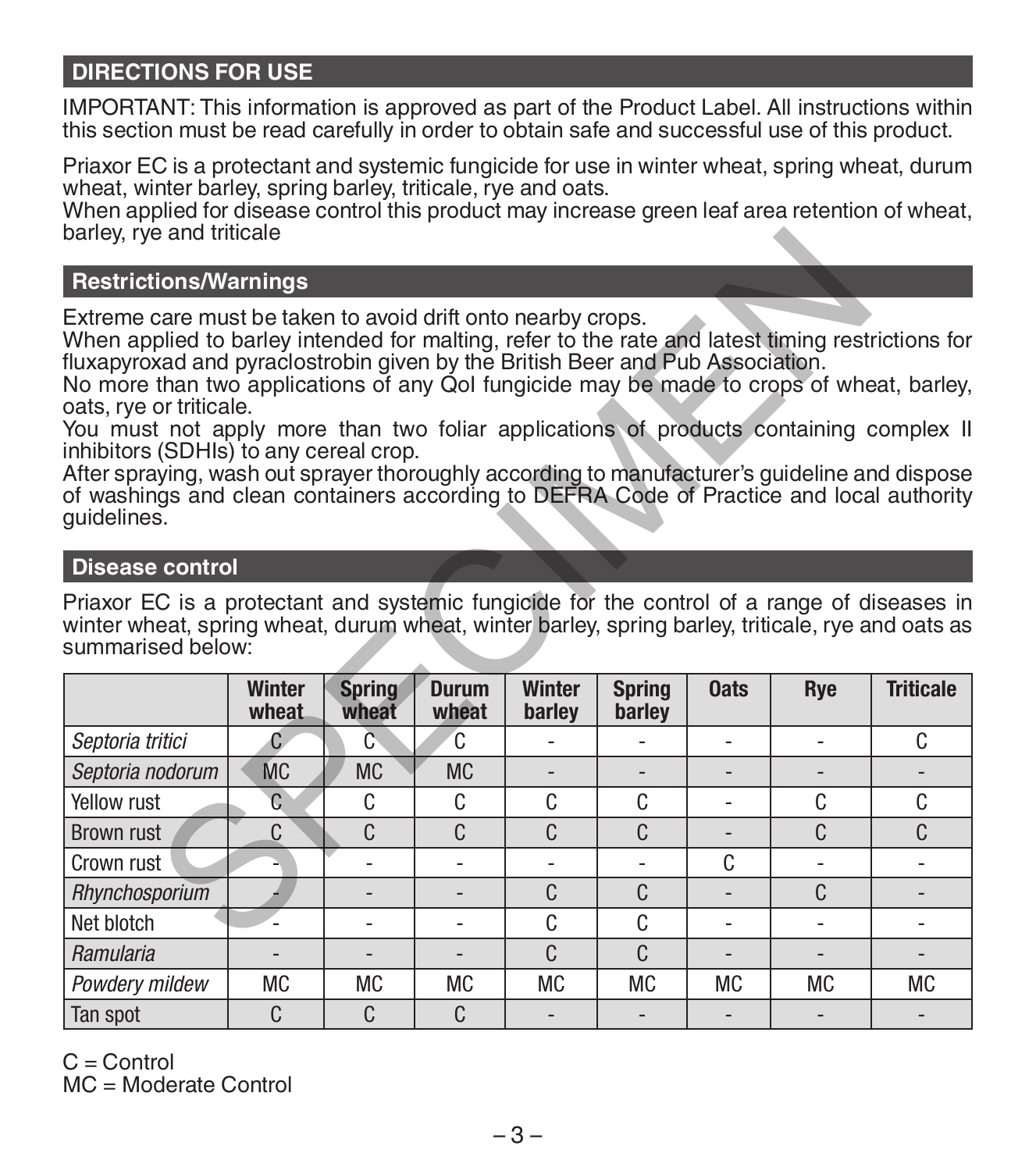When applied for disease control this product may increase green leaf area retention of wheat barley, rye and triticale.

#### **Resistance Management**

Priaxor EC should be used in accordance with the instructions for use for the target diseases at the specific growth stages indicated.

Use Priaxor EC as part of an Integrated Crop Management (ICM) strategy incorporating other methods of control, including where appropriate other fungicides with a different mode of action.

Priaxor EC contains pyraclostrobin, a member of the QoI cross resistance group.

Priaxor EC should be used preventatively and should not be relied upon for its curative potential.

You must not apply more than two foliar applications of QoI containing products to any cereal crop.

Strains of barley powdery mildew resistant to Ools are common in the UK.

Priaxor EC contains fluxapyroxad which belongs to the SDHI (carboxamide) complex II inhibitor group of fungicides.

To minimise the risk of resistance occurring, apply a maximum of two SDHI fungicide sprays to any cereal crop.

There is a significant risk of widespread resistance occurring in *Septoria tritici* populations in the UK. Failure to follow resistance management action may result in reduced levels of disease control.

For the control of *Septoria* leaf blotch, Priaxor EC must always be used in mixture with another product recommended for its control, and that contains a fungicide from a different cross resistance group to SDHIs and QoIs and is applied at a dose that will give robust control. or Lo as jearn or an imigrated crop interappellent (tony states) into the control, including where appropriate other fungicides with a difference control, including where appropriate other fungicides with a difference cont

Visit the FRAG-UK website for further advice on resistance management of cereal fungicides.

#### **Crop Specific Information**

Priaxor EC is a protectant and systemic fungicide for use in winter wheat, spring wheat, durum wheat, winter barley, spring barley, triticale, rye and oats.

#### **Time of Application**

Apply Priaxor EC at the start of foliar disease attack. A maximum of two applications can be made up to and including flowering just complete in winter and spring wheat, durum wheat, winter and spring barley, oats and rye and triticale.

Earliest timing for first application: BBCH 25 Earliest timing for second application: BBCH 30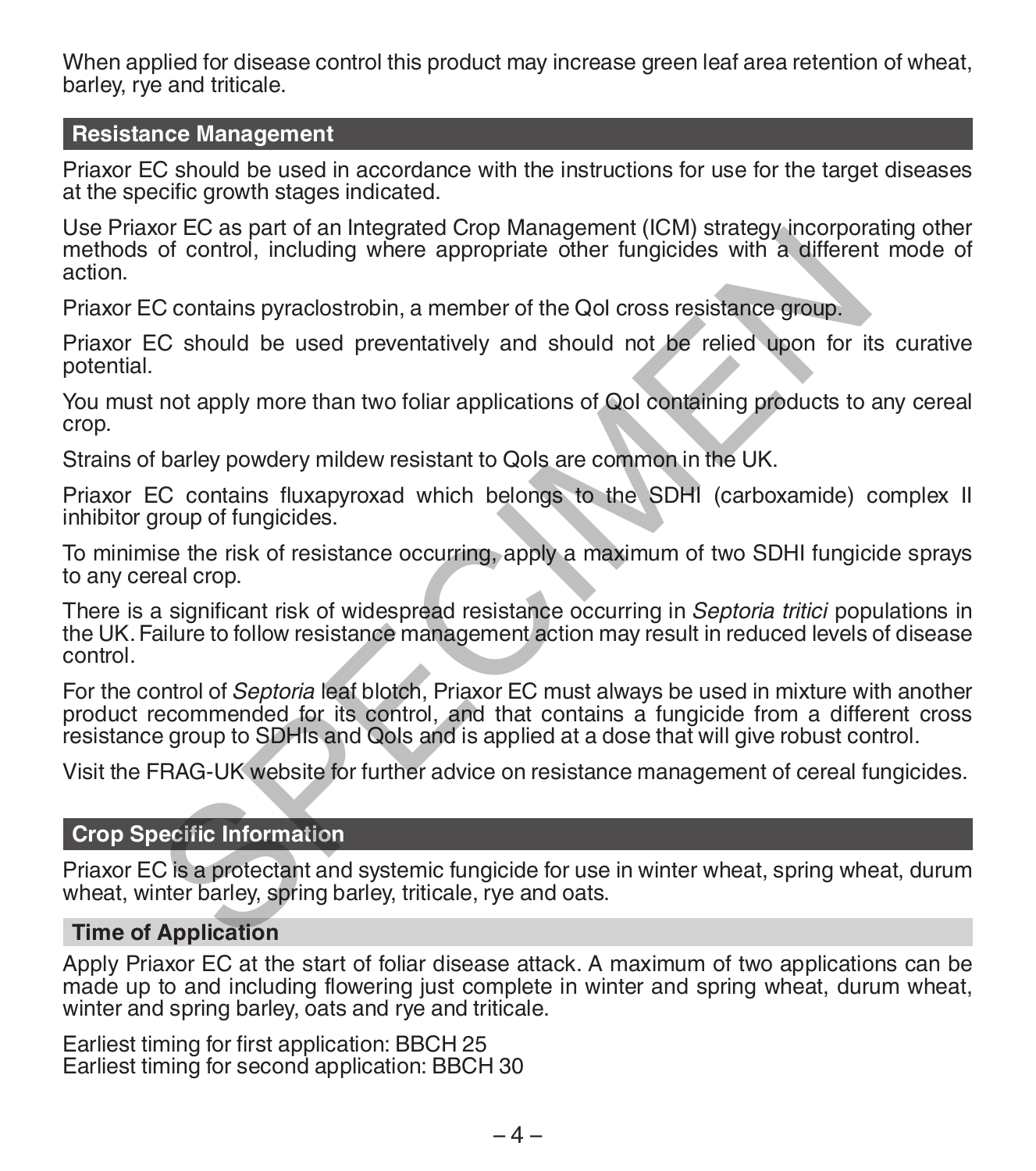# **Rate of Application**

Apply 1.5 litres of Priaxor EC per hectare in 150 to 300 litres of water per hectare.

#### Qualified recommendation

Priaxor EC may be applied at 1.5 litres per hectare in 100 litres water per hectare, although efficacy at this reduced volume has not been evaluated. Therefore application at 100 litres water per hectare is at user's risk with regard to biological efficacy.

# **Mixing and Application**

#### **Mixing**

Half fill the spray tank with clean water and start the agitation.

SHAKE THE CONTAINER WELL before use and pour in the required amount of product.

Rinse any empty containers thoroughly and add rinsings to the spray tank.

Add the remainder of the water and continue agitation until spraying is completed.

When tank mixes are to be used, each product should be added separately to the spray tank. taking due note of any instructions given as to the order of mixing.

#### **Application**

Apply as a MEDIUM spray, as defined by BCPC.

## **Following Crops**

After treating a cereal crop with Priaxor EC, cabbage, carrot, clover, dwarf French beans, field beans, lettuce, maize, oats, oilseed rape, onions, peas, potatoes, ryegrass, sugar beet, sunflowers, barley and wheat may be sown as the following crop. The effect of Priaxor EC on other following crops has not been assessed.

### **Compatibility**

For details of compatibilities contact your distributor, local BASF representative or the BASF Technical Hotline Services: 0845 602 2553 or visit our website at: www.agricentre.basf.co.uk.

# **The following does not form part of the authorised label text.**

With many products there is a general risk of resistance developing to the active ingredients. For this reason a change in activity cannot be ruled out. It is generally impossible to predict with certainty how resistance may develop because there are so many crop and use connected ways of influencing this. We therefore have to exclude liability for damage or loss attributable to any such resistance that may develop. To help minimise any loss in activity the BASF recommended rate should in all events be adhered to. and Application<br>
e spray tank with clean water and start the agitation.<br>
HE CONTAINER WELL before use and pour in the required amount of pro<br>
emainder of the water and continue agitation until spraying is completed.<br>
he ma

Numerous, particularly regional or regionally attributable, factors can influence the activity of the product. Examples include weather and soil conditions, crop plant varieties, crop rotation, treatment times, application amounts, admixture with other products, appearance of organisms resistant to active ingredients and spraying techniques. Under particular conditions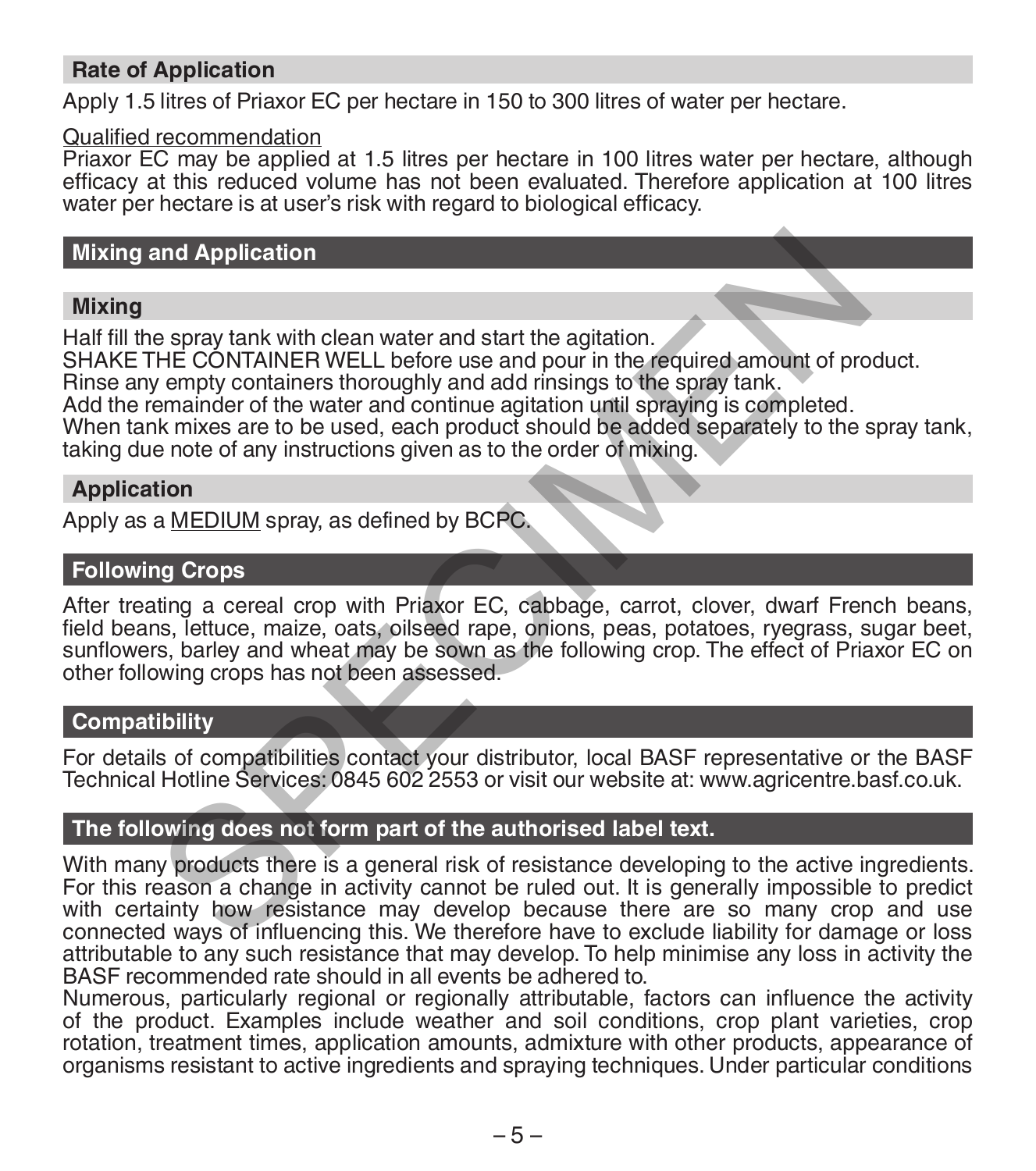a change in activity or damage to plants cannot be ruled out. The manufacturer or supplier is therefore unable to accept any liability in such circumstances. All goods supplied by us are of high grade and we believe them to be suitable, but as we cannot exercise control over their mixing or use or the weather conditions during and after application, which may affect the performance of the material, all conditions and warranties, statutory or otherwise, as to the quality or fitness for any purpose of our goods are excluded and no responsibility will be accepted by us for any damage or injury whatsoever arising from their storage, handling, application or use; but nothing should be deemed to exclude or restrict any liability upon us which cannot be excluded or restricted under the provisions of the Unfair Contract Terms Act 1977 or any similar applicable law.

# **Section 6 of the Health and Safety at Work Act**

# **Additional Product Safety Information**

The product label provides information on a specific pesticidal use of the product; do not use otherwise, unless you have assessed any potential hazard involved, the safety measures required and that the particular use has "off-label" approval or is otherwise permitted under the Plant Protection Product Regulations (EC) No 1107/2009. mot be excluded or restricted under the provisions of the Unfair Contract<br>the system are provided leave.<br>
6 of the Health and Safety at Work Act<br>
and Product Safety Information<br>
cuct label provides information on a specifi

The information on this label is based on the best available information including data from test results.

## **Safety Data Sheet**

To access the Safety Data Sheet for this product scan the QR code or use the weblink below:



bit.ly/Priaxor\_EC\_msds

Alternatively, contact your supplier.